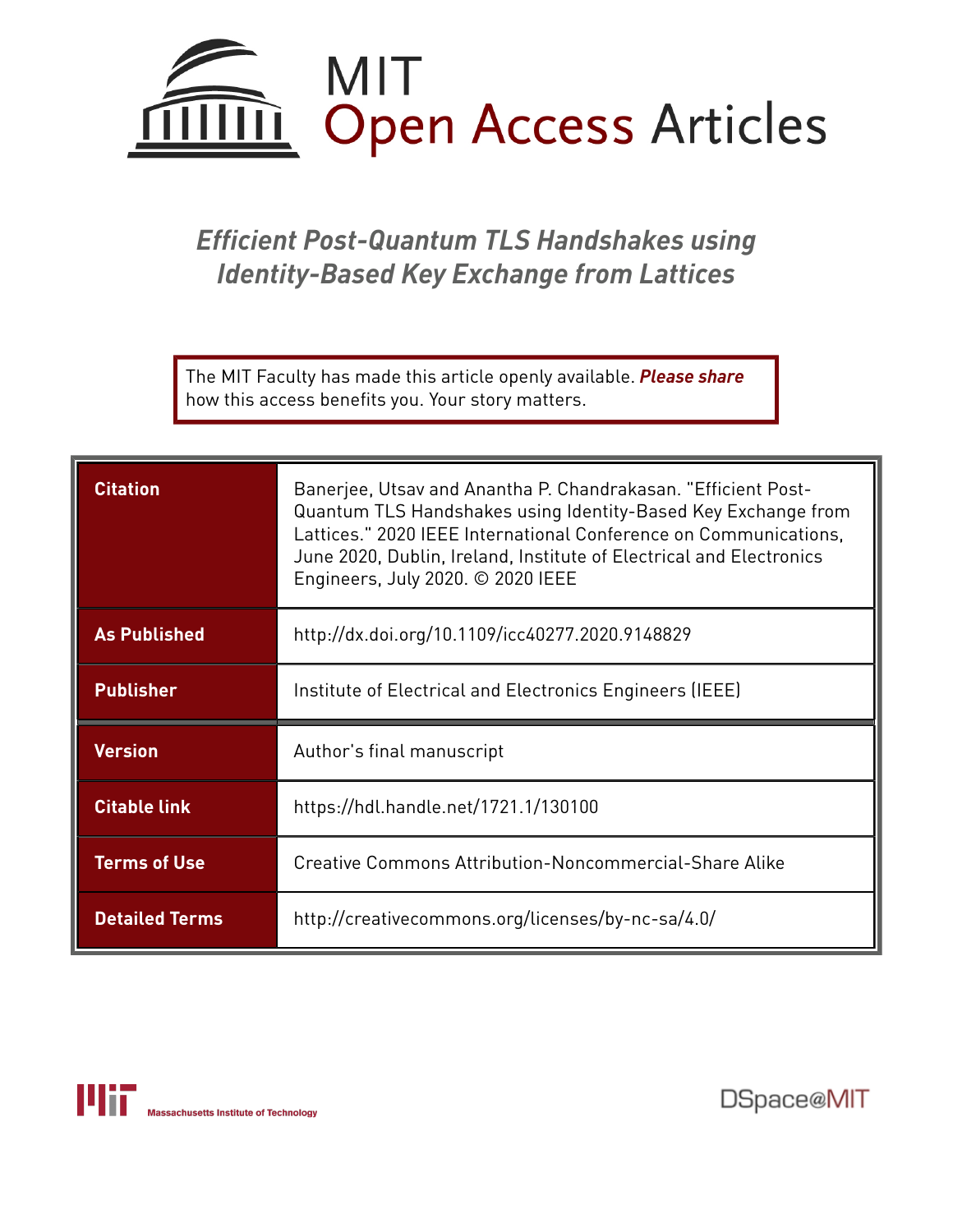# Efficient Post-Quantum TLS Handshakes using Identity-Based Key Exchange from Lattices

Utsav Banerjee and Anantha P. Chandrakasan

Dept. of EECS, Massachusetts Institute of Technology, Cambridge, MA, USA

*Abstract*—Identity-Based Encryption (IBE) is considered an alternative to traditional certificate-based public key cryptography to reduce communication overheads in wireless sensor networks. In this work, we build on the well-known latticebased DLP-IBE scheme to construct an ID-based certificateless authenticated key exchange for post-quantum Transport Layer Security (TLS) handshakes. We also propose concrete parameters for the underlying lattice computations and provide detailed implementation results. Finally, we compare the combined computation and communication cost of our ID-based certificate-less handshake with the traditional certificate-based handshake, both using lattice-based algorithms at similar postquantum security levels, and show that our ID-based handshake is  $3.7\times$  more energy-efficient, thus highlighting the advantage of ID-based key exchange for post-quantum TLS.

### I. INTRODUCTION

Wireless sensor networks (WSNs) consist of electronic devices connected together and exchanging confidential data, and public key cryptography (PKC) is widely used to secure these communication channels. Traditional PKC uses key exchange, digital signatures and digital certificates to perform mutual authentication and generate shared encryption keys. However, using certificates poses significant storage and communication overheads [\[1\]](#page-6-0). While it is possible to cache certificates locally if each sensor node communicates only with a fixed small set of other nodes, this method quickly becomes impractical as the network grows larger and more nodes talk to each other. Furthermore, addition of new nodes in the network requires updating such local certificate caches, which can be a problem in wireless ad-hoc networks where nodes are allowed to join or leave the network on-the-fly. Identity-based encryption (IBE) has been proposed as a potential solution to such problems [\[1\]](#page-6-0). IBE uses unique digital identities (such as IP addresses) of sensor nodes to perform public key cryptography, thus avoiding the use of certificates altogether and reducing communication overheads. The most well-known IBE construction is based on bilinear pairings from elliptic curves [\[24\]](#page-7-0). However, pairing computations are an order of magnitude more expensive than traditional elliptic curve cryptography (ECC)  $[27]$ , which makes the benefits of using pairing-based IBE only marginal.

With the advent of quantum computing, new public key cryptography algorithms are being developed which are secure against quantum attacks [\[2\]](#page-6-1), and lattice-based cryptography has emerged as a prime candidate [\[3\]](#page-6-2). The DLP-IBE scheme [\[9\]](#page-6-3) is the most efficient lattice-based IBE construction till date. In this work, we build on this IBE scheme to construct quantum-secure certificate-less authenticated key exchange which is integrated with the Transport Layer Security (TLS) protocol [\[16\]](#page-6-4) to save communication costs by eliminating the need to exchange certificates. This is the first demonstration of post-quantum ID-based certificate-less TLS handshake. We also propose concrete parameters for the IBE scheme, and report measured performance as implemented on a custom chip with hardware accelerator for lattice cryptography [\[14\]](#page-6-5). We compare the combined computation and communication cost of our ID-based handshake with the traditional certificatebased handshake, both using lattice-based algorithms at similar security levels, and show that our ID-based handshake is  $3.7\times$  more energy-efficient, thus demonstrating the superiority of ID-based TLS in the post-quantum scenario.

# II. BACKGROUND

In this section, we introduce the mathematical notation used in this paper and provide a brief overview of lattice-based cryptography and identity-based encryption (IBE).

# *A. Lattice-based Cryptography using Ring-LWE*

Throughout this paper, we will work over the polynomial ring modulo  $(x^n + 1)$  of integers modulo prime q, denoted as  $\mathcal{R}_q = \mathbb{Z}_q[x]/(x^n + 1)$ , where *n* is a power of 2 and  $q \equiv 1$  mod 2n to allow fast polynomial multiplications in  $\mathcal{R}_q$  using the number theoretic transform (NTT) [\[4\]](#page-6-6), [\[5\]](#page-6-7). Polynomials in  $\mathcal{R}_q$  are written using lower-case symbols,  $\parallel$ denotes concatenation,  $\star$  denotes polynomial multiplication and  $\lvert \cdot \rvert$  denotes coefficient-wise rounding of polynomials. All symmetric cryptography functions are instantiated using the NIST standard algorithms AES [\[6\]](#page-6-8) and SHA3 [\[7\]](#page-6-9).

The ID-based schemes described in this paper are based on the Ring-LWE problem [\[3\]](#page-6-2) which states that given  $(a, a \star)$  $s + e$ ), it is difficult to determine secret polynomial  $s \in \mathcal{R}_q$ , where polynomial  $a \in \mathcal{R}_q$  is sampled uniformly at random and the coefficients of error polynomial  $e$  are small samples from an error distribution  $\chi$ . Further details about Ring-LWE crypto-systems are available in [\[3\]](#page-6-2).

# *B. Overview of Identity-Based Encryption*

Identity-Based Encryption (IBE) is a type of public-key encryption where public keys of users are derived from their identities, e.g., e-mail, IP addresses, etc. Unlike traditional protocols where user public keys are obtained from certificates, IBE has the unique advantage of not requiring certificate storage and verification. A trusted third party, known as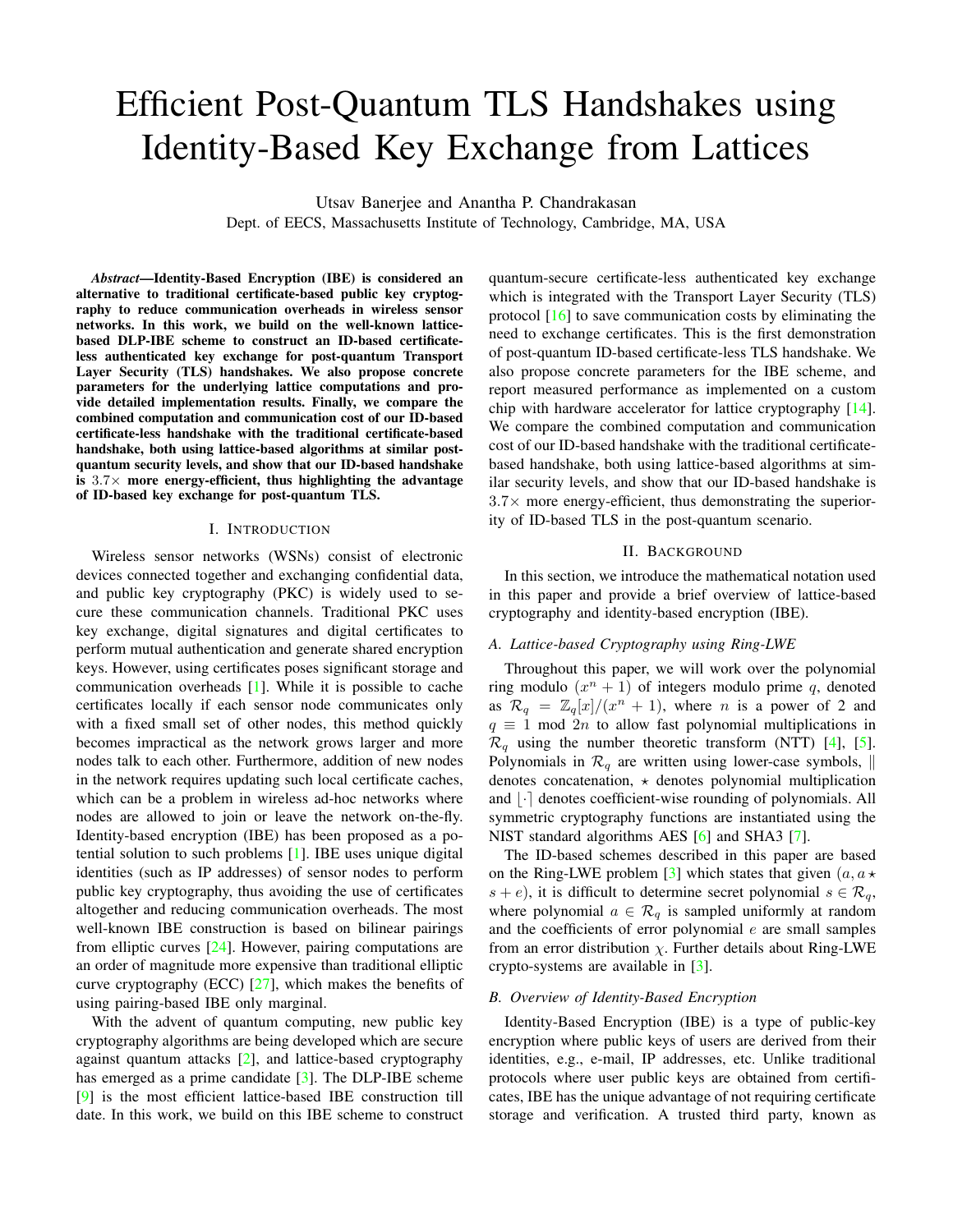

<span id="page-2-0"></span>Fig. 1. Summary of steps in ID-based encryption scheme.

Private Key Generator (PKG), is required to generate user keys, analogous to Certificate Authority (CA) in the traditional setting. Given security parameter  $\lambda$ , an IBE scheme consists of the following four probabilistic polynomial time algorithms:

- Setup  $(1^{\lambda}) \rightarrow (mpk, msk)$  : used to generate master public key  $mpk$  and master secret key  $msk$  of the PKG.
- Extract  $(mpk, msk, ID) \rightarrow sk_{ID}$ : used by the PKG to generate secret key  $sk_{ID}$  of an user with identity  $ID$ .
- Encrypt  $(mpk, ID, m) \rightarrow c$ : sender encrypts message  $m$  using  $mpk$  and receiver's public key derived from their identity  $ID$ , and outputs ciphertext  $c$ .
- Decrypt  $(sk_{ID}, c) \rightarrow \{m, \perp\}$ : receiver decrypts ciphertext c using their secret key  $sk_{ID}$ , and outputs either message  $m$  or  $\perp$  if the ciphertext is invalid.

These algorithms are summarized in Fig. [1.](#page-2-0) The IBE scheme is correct if, for any message  $m$  and identity  $ID$ , the following equality holds with overwhelming probability:

Decrypt  $(sk_{ID},$  Encrypt  $(mpk, ID, m)) = m$ The Setup and Extract steps are performed very infrequently. Once the keys are set up and stored, the Encrypt and Decrypt steps are used for ID-based encryption and decryption.

#### <span id="page-2-4"></span>III. LATTICE-BASED IBE AND IMPLEMENTATION

The first lattice-based IBE crypto-system was proposed by Gentry et al. [\[8\]](#page-6-10), but had ciphertexts of the order of millions of bits, thus making it impractical. Several improvements have been proposed over the past years, and the most efficient construction till date is the DLP-IBE scheme [\[9\]](#page-6-3) which uses NTRU lattices for key generation and Ring-LWE for encryption to achieve public keys of size  $O(n)$  and ciphertexts of size  $O(2n)$ , where n is the degree of polynomial ring  $\mathcal{R}_q$ .

# *A. Original CPA-Secure IBE Scheme*

The Ring-LWE-based Encrypt and Decrypt functions of the DLP-IBE scheme are described in Algorithms [1](#page-2-1) and [2.](#page-2-2) Details of the Setup and Extract algorithms are available in [\[9\]](#page-6-3), and we exclude any discussion on them since only the Encrypt and Decrypt algorithms are expected to be executed by constrained embedded devices such as low-power wireless sensor nodes.

<span id="page-2-1"></span>

| <b>Algorithm 1</b> IND-CPA-Secure ID-based Encryption $[9]$                                   |  |  |
|-----------------------------------------------------------------------------------------------|--|--|
| 1: function IBE-CPA-ENCRYPT $(mpk, ID, m)$                                                    |  |  |
| $r, e_1, e_2 \xleftarrow{\$} \{-1, 0, 1\}^n$ ; $k \xleftarrow{\$} \{0, 1\}^n$ (uniform)<br>2: |  |  |
| $u \leftarrow r \star mpk + e_1 \in \mathcal{R}_q$<br>3:                                      |  |  |
| $v \leftarrow r \star H(ID) + e_2 +  q/2  \cdot k \in \mathcal{R}_q$<br>4:                    |  |  |
| $v \leftarrow  v/2^l $<br>5:                                                                  |  |  |
| <b>return</b> $(u, v, c = m \oplus H'(k))$<br>6:                                              |  |  |
|                                                                                               |  |  |
| <b>Algorithm 2</b> IND-CPA-Secure ID-based Decryption $[9]$                                   |  |  |

<span id="page-2-2"></span>

|    | $\Delta$ experiment $\Delta$ in to - Cr. A - Secure TD-based Deci y public $ \lambda $ |
|----|----------------------------------------------------------------------------------------|
|    | 1: function IBE-CPA-DECRYPT $(kk_{ID}, (u, v, c))$                                     |
|    | 2: $v \leftarrow 2^l \cdot v$                                                          |
|    | 3: $w \leftarrow v - u \star sk_{ID} \in \mathcal{R}_a$                                |
| 4: | $k \leftarrow \lfloor \frac{w}{q/2} \rfloor$                                           |
| 5: | return $m = c \oplus H'(k)$                                                            |
|    |                                                                                        |

In the Encrypt step, coefficients of the error polynomials  $r$ ,  $e_1$  and  $e_2$  are sampled from a discrete probability distribution with support  $\{-1, 0, 1\}$ , and the coefficients of polynomial k are sampled uniformly from  $\{0, 1\}$ . The distribution parameters directly affect security and efficiency of the IBE scheme, and we describe our parameter selection in detail in Section [III-C,](#page-3-0) along with the choice of n and q. H is a hash function which maps an arbitrary-length identity string ID to a polynomial in  $\mathcal{R}_q$ , and  $H'$  is another hash function which converts  $k \in \mathcal{R}_q$  to a one-time pad of length  $mlen$  (equal to the length of message  $m$ ). The polynomial  $v$  is compressed by dropping *l* least significant bits of each of its coefficients. This causes negligible increase in decryption failure probability as long as  $l \leq \lfloor \log_2 q \rfloor - 3$ , according to [\[9\]](#page-6-3).

To verify that the decryption works correctly (with an infinitesimally small probability of failure), we note:

$$
w \approx r * H(ID) + e_2 + \lfloor q/2 \rfloor \cdot k - (r * mpk + e_1) * sk_{ID}
$$
  
=  $r * \{H(ID) - mpk * sk_{ID}\} + e_2 - e_1 * sk_{ID} + \lfloor q/2 \rfloor \cdot k$   
=  $r * s + e_2 - e_1 * sk_{ID} + \lfloor q/2 \rfloor \cdot k$ 

since the master public key and user secret key satisfy the property:  $mpk \star sk_{ID} + s = H(ID)$ , where s is a short element in  $\mathcal{R}_q$  [\[9\]](#page-6-3). Decryption is correct as long as all coefficients of  $r \star s + e_2 - e_1 \star sk_{ID}$  lie in the range  $(-q/4, q/4)$ .

#### <span id="page-2-3"></span>*B. Proposed CCA-Secure IBE Scheme*

The original DLP-IBE scheme is only IND-CPA-secure, that is, *indistinguishable under chosen plaintext attacks*, so the same key-pair cannot be used for multiple encryptions. This is not only a problem from a security perspective, but also makes it inefficient because the Setup and Extract steps need to be repeated every time an ID-based encryption is performed. Here, we describe how to make this scheme IND-CCA2-secure, that is, *indistinguishable under adaptive chosen ciphertext attacks*, using the standard Fujisaki-Okamoto transform [\[12\]](#page-6-11). The IND-CCA2-secure scheme allows key reuse so that keys can be cached long-term in the sensor nodes.

The key generation phase remains unchanged, and our proposed IND-CCA2-secure IBE scheme is described in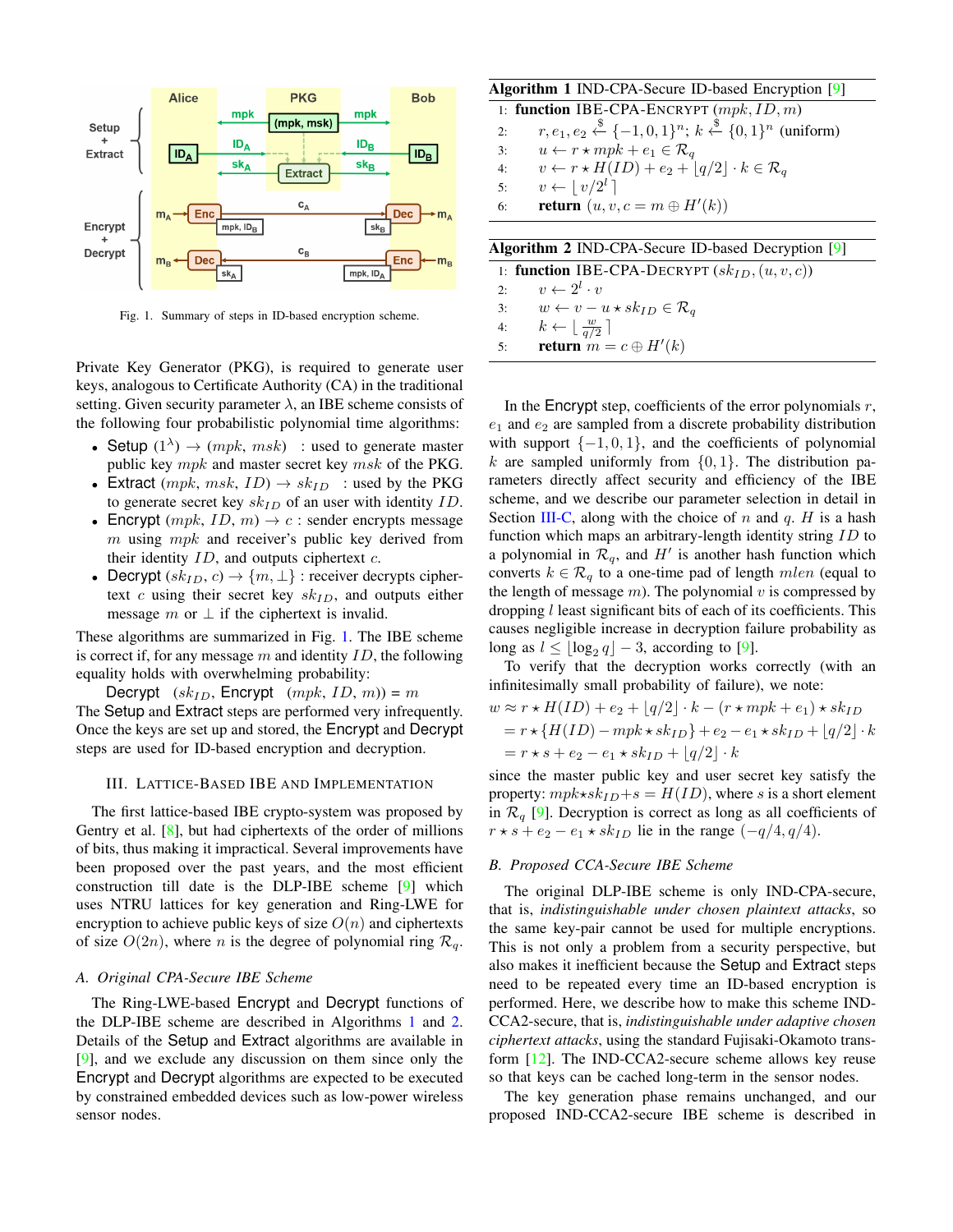# <span id="page-3-1"></span>Algorithm 3 IND-CCA2-Secure ID-based Encryption

|    | 1: function IBE-CCA-ENCRYPT $(mpk, ID, m)$                           |
|----|----------------------------------------------------------------------|
| 2: | $k \stackrel{\$}{\leftarrow} \{0,1\}^n$ (uniform)                    |
| 3: | $r \leftarrow F(k \parallel 0 \times 00) \in \{-1,0,1\}^n$           |
| 4: | $e_1 \leftarrow F(k \mid 0 \times 01) \in \{-1, 0, 1\}^n$            |
| 5: | $e_2 \leftarrow F(k \mid 0 \times 0 \times 2) \in \{-1, 0, 1\}^n$    |
| 6: | $u \leftarrow r \star mpk + e_1 \in \mathcal{R}_q$                   |
| 7: | $v \leftarrow r \star H(ID) + e_2 +  q/2  \cdot k \in \mathcal{R}_q$ |
| 8: | $v \leftarrow  v/2^l $                                               |
| 9: | <b>return</b> $(u, v, c = m \oplus H'(k), d = G(k))$                 |

<span id="page-3-2"></span>

|     | Algorithm 4 IND-CCA2-Secure ID-based Decryption                          |
|-----|--------------------------------------------------------------------------|
|     | 1: function IBE-CCA-DECRYPT $(sk_{ID}, (u, v, c, d))$                    |
| 2:  | $v \leftarrow 2^l \cdot v$                                               |
| 3:  | $w \leftarrow v - u \star sk_{ID} \in \mathcal{R}_a$                     |
| 4:  | $k' \leftarrow \lfloor \frac{w}{a/2} \rfloor$                            |
| 5:  | $r' \leftarrow F(k' \parallel 0 \times 00) \in \{-1, 0, 1\}^n$           |
| 6:  | $e'_1 \leftarrow F(k' \mid \mathbf{0} \times 01) \in \{-1, 0, 1\}^n$     |
| 7:  | $e'_2 \leftarrow F(k' \parallel 0 \times 0 \times 2) \in \{-1, 0, 1\}^n$ |
| 8:  | $u' \leftarrow r' \star mpk + e'_1 \in \mathcal{R}_q$                    |
| 9:  | $v' \leftarrow r' \star H(ID) + e'_2 +  q/2  \cdot k' \in \mathcal{R}_q$ |
| 10: | $v' \leftarrow  v'/2^l $                                                 |
| 11: | if $d = G(k')$ and $(u, v) = (u', v')$ then                              |
| 12: | return $m = c \oplus H'(k')$                                             |

| Algorithms 3 and 4. The CCA-secure encryption determin-         |
|-----------------------------------------------------------------|
| istically derives the error polynomials r, $e_1$ and $e_2$ from |
| $k$ instead of sampling them randomly like its CPA-secure       |
| counterpart. The CCA-secure decryption actually performs        |
| decryption followed by re-encryption to verify that the correct |
| inputs were provided, otherwise the algorithm aborts. Here,     |
| $F$ is a hash function which generates error polynomials from   |
| k, and G is another hash function which computes a hlen-bit     |
| digest of the polynomial $k$ . Proof of IND-CCA2 security in    |
| the random oracle model follows from $[12]$ .                   |

## <span id="page-3-0"></span>*C. Selection of Efficient and Secure Parameters*

13: else

14: **return** ⊥

Unlike classical public key cryptography, Ring-LWE parameter selection is a complex task because of the multitude of parameters involved and their varying effects on security, efficiency and correctness of the encryption scheme. Concrete parameters for the DLP-IBE scheme were proposed in  $[9]$ ,  $[10]$ ,  $[11]$  for 80-bit and 192-bit security. In this work, we target 128-bit security level, where  $n = 1024$  and  $q \approx 2^{23}$ , as recommended in [\[9\]](#page-6-3) and [\[10\]](#page-6-12). To ensure that prime  $q$  allows efficient modular multiplication, we choose  $q = 8380417 = 2^{23} - 2^{13} + 1$  which supports fast Barrett reduction due to its special structure [\[14\]](#page-6-5). Also,  $q \equiv 1$  mod 2n, thus allowing fast polynomial multiplication using NTT. We explore two options for choosing the error probability distribution  $Pr[x]$  for  $x \in \{-1, 0, 1\}$ : (1) uniform distribution with  $Pr[x = -1] = Pr[x = 0] = Pr[x = 1] = 1/3$ , and

<span id="page-3-3"></span>TABLE I SECURITY OF IBE SCHEME WITH DIFFERENT ERROR DISTRIBUTIONS FOR PROPOSED PARAMETERS  $(n, q) = (1024, 8380417)$ 

| <b>Distribution</b> | $\Omega$ | $\sigma$    | <b>Security Level</b> | <b>Random Bits</b> |
|---------------------|----------|-------------|-----------------------|--------------------|
| Uniform             | -        | 2/3         | 143                   | $\approx 2731$     |
|                     | 1/2      | $\sqrt{2}$  | 141                   | 2048               |
| Trinary             | 1/4      | 1/2         | 134                   | 3072               |
|                     | 1/8      | $2\sqrt{2}$ | 129                   | 4096               |

(2) trinary distribution with  $Pr[x = -1] = Pr[x = 1] = \rho/2$ and  $Pr[x = 0] = 1 - \rho$  for  $\rho \in \{1/2, 1/4, 1/8, \dots\}$ . We use the methodology proposed in [\[15\]](#page-6-14) to analyze security of the IBE scheme for different error distributions with varying standard deviation  $(\sigma)$ . In Table [I,](#page-3-3) we show the security levels (in bits) provided by these distributions for our parameters  $(n, q) = (1024, 8380417)$ . Clearly, the uniform distribution provides highest security, while security provided by the trinary distribution decreases with smaller  $\rho$ . Since sampling of error polynomials accounts for bulk of the computation cost of Ring-LWE  $[14]$ , we also analyze the number of pseudo-random bits required to generate samples from these distributions as an indicator of their efficiency. For sampling a polynomial coefficient from distribution (1), we need to generate 2 uniformly random bits and use rejection sampling, that is, output  $-1$ , 0 and 1 when these bits are  $00<sub>2</sub>$ ,  $01<sub>2</sub>$  and  $10<sub>2</sub>$  respectively, and reject (and repeat the process with 2 more random bits) when they are  $11<sub>2</sub>$ . Then, the expected number of random bits to sample uniformly in  $\{-1,0,1\}$  is  $= 2 \cdot \frac{3}{4} + 4 \cdot \frac{1}{4} \cdot \frac{3}{4} + 6 \cdot (\frac{1}{4})^2 \cdot \frac{3}{4} + 8 \cdot (\frac{1}{4})^3 \cdot \frac{3}{4} + 10 \cdot (\frac{1}{4})^4 \cdot \frac{3}{4} + \cdots$  $= 2 \cdot \frac{3}{4} \cdot \left\{ \sum_{i=1}^{\infty} i \cdot \left(\frac{1}{4}\right)^{i-1} \right\} = \frac{3}{2} \cdot \frac{1}{(1-\frac{1}{4})^2} = \frac{8}{3}$ 

and the total number of random bits required for sampling  $n$ such polynomial coefficients is  $8n/3$  on average. For sampling a polynomial coefficient from distribution (2) where  $1/\rho$  is a power of two, we need to generate  $log_2(2/\rho)$  uniformly random bits and then output  $-1$  when these bits are all zeros, 1 when they are all ones, and 0 otherwise. Rejection sampling is not necessary in this case, and sampling  $n$  such polynomial coefficients always requires  $n \log_2(2/\rho)$  random bits. We choose the trinary distribution with  $\rho = 1/2$  because it requires the smallest number of random bits, as shown in Table [I.](#page-3-3) There is slight reduction in security of the IBE scheme compared to using the uniform distribution, but it still remains well above our target 128-bit security level.

Finally, we summarize the sizes of the master public key and the ciphertext for both CPA-secure and CCA-secure IBE schemes with our proposed parameters:

| <b>IBE Scheme</b>      | <b>Public Key Size</b> | <b>Ciphertext Size</b> |  |
|------------------------|------------------------|------------------------|--|
|                        | (bytes)                | (bytes)                |  |
| <b>IND-CPA-Secure</b>  | 2.944                  | 3.712                  |  |
| <b>IND-CCA2-Secure</b> | 2.944                  | 3.744                  |  |

where the ciphertext compression parameter is set to  $l = 18$ , similar to [\[10\]](#page-6-12). The size of the public key is  $n \lceil \log_2 q \rceil$ bits, while the ciphertext is  $n(2 \lceil \log_2 q \rceil - l) + mlen$  and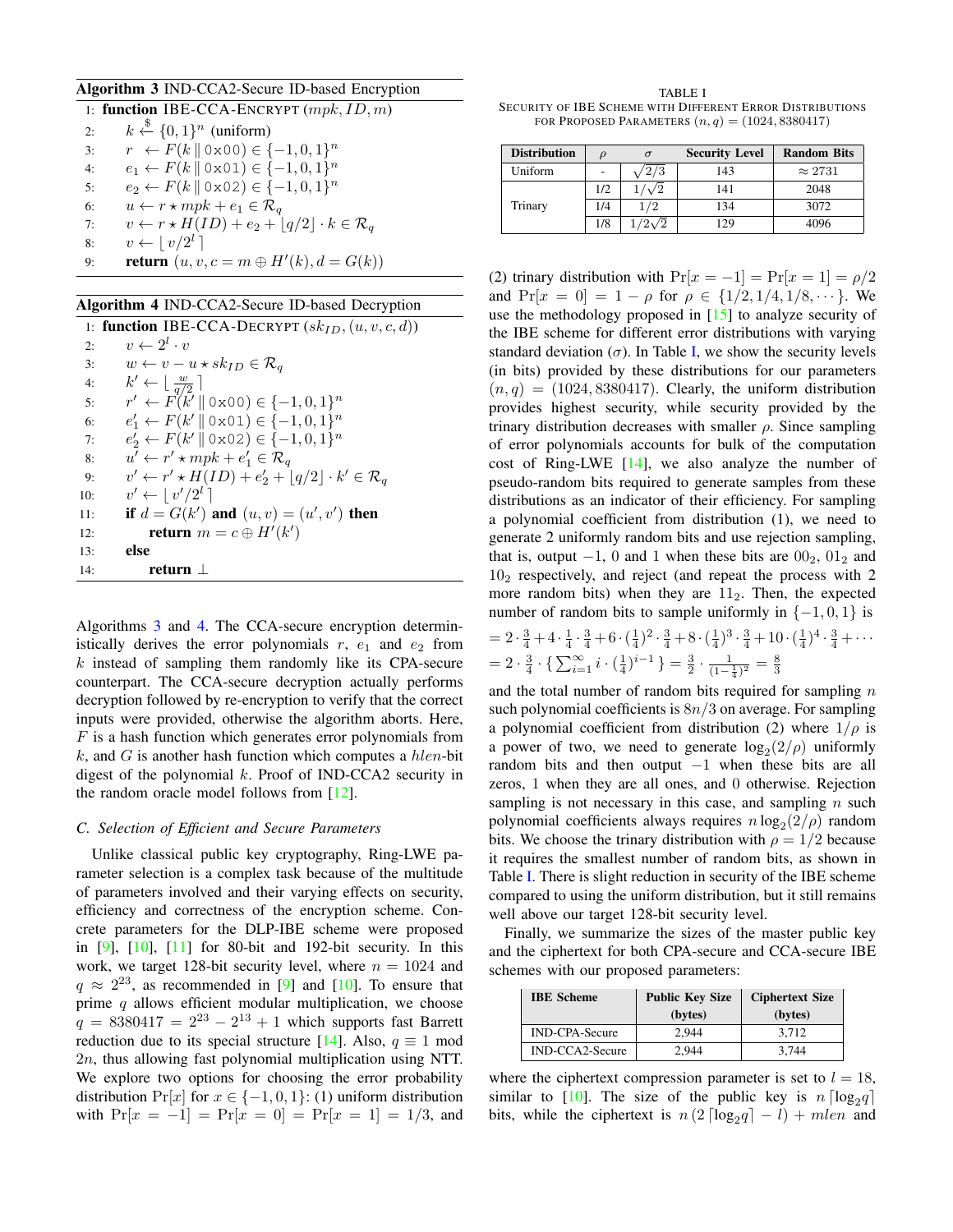<span id="page-4-0"></span>TABLE II PERFORMANCE AND ENERGY CONSUMPTION OF IBE IMPLEMENTATION

| <b>IBE</b> Scheme      | Encrypt       |         | Decrypt       |         |
|------------------------|---------------|---------|---------------|---------|
|                        | <b>Cycles</b> | $\mu$ . | <b>Cycles</b> | $\mu$ J |
| <b>IND-CPA-Secure</b>  | 95.369        | 10.15   | 111.652       | 11.91   |
| <b>IND-CCA2-Secure</b> | 106,980       | 11.45   | 194.171       | 20.75   |

 $n(2 \lceil \log_2 q \rceil - l) + mlen + hlen$  bits long for the CPA-secure and CCA-secure IBE schemes respectively, with  $mlen =$ 1024 bits and  $hlen = 256$  bits.

#### <span id="page-4-3"></span>*D. Implementation Results*

We implement the IBE scheme on a custom chip  $[13]$ ,  $[14]$ we have designed to accelerate lattice-based cryptography. It consists of a 32-bit RISC-V micro-processor (Dhrystone performance comparable to ARM Cortex-M0) with a programmable lattice-crypto accelerator which supports configurable parameters  $(n, q)$ , choice of several error distributions with flexible standard deviations and uses a fast SHA-3 core for pseudo-random number generation and hashing.

For our NTT implementation, we choose the *n*-th and  $2n$ th roots of unity modulo q to be  $\omega = 10730$  and  $\psi = 1306$ respectively. We instantiate the hash functions  $H: \{0,1\}^* \to$  $\mathcal{R}_q$ ,  $H' : \mathcal{R}_q \to \{0, 1\}^{mlen}$  and  $F : \mathcal{R}_q \times \{0, 1\}^8 \to \mathcal{R}_q$  using the SHA-3-based extendable output function SHAKE-256, and  $G: \mathcal{R}_q \to \{0,1\}^{hlen}$  using SHA3-256. The cycle counts and energy consumption of ID-based encryption decryption, both CPA-secure and CCA-secure, are reported in Table [II](#page-4-0) as measured on our chip operating at 1.1 V and 72 MHz. Our hardware-accelerated CCA-secure ID-based encryption and decryption take 1.5 ms and 2.7 ms respectively, which are fast enough for practical applications. Also, our implementation is constant-time and secure against timing and simple power analysis side-channel attacks [\[14\]](#page-6-5).

# IV. IDENTITY-BASED KEY EXCHANGE FOR TLS

The Transport Layer Security (TLS) protocol [\[16\]](#page-6-4) is widely used to provide end-to-end network security for internet communications. It guarantees the three most important security attributes – authentication, confidentiality and integrity of the communications channel, even in the presence of malicious network infrastructure. TLS 1.2 is currently the most used version of TLS, and TLS 1.3 has recently been standardized with several improvements over its predecessor [\[16\]](#page-6-4).

Fig. [2](#page-4-1) shows the TLS 1.3 handshake with certificatebased mutually authenticated key exchange. The *ClientHello* and *ServerHello* messages contain respective shares of the key exchange, while the *CertificateVerify* messages contain signatures over the handshake transcript used for authentication. Each *Certificate* message contains the respective party's public key signed by the certificate authority (CA) (assuming a single-level certification hierarchy). The CA public key, known to both parties, is used to verify these certificates. The public keys in these certificates are then used to verify the *CertificateVerify* signatures. Table [III](#page-4-2) shows the key share,



<span id="page-4-1"></span>Fig. 2. The TLS 1.3 handshake with mutual authentication and key exchange (blue and green arrows show handshake messages and application data respectively; dashed arrows indicate that encrypted communication).

<span id="page-4-2"></span>TABLE III KEY SHARE, PUBLIC KEY AND SIGNATURE SIZES FOR TLS HANDSHAKE

|                               | <b>Pre-Ouantum</b> | <b>Post-Quantum</b> |
|-------------------------------|--------------------|---------------------|
| Client Key Share Size (bytes) | 64                 | 928                 |
| Server Key Share Size (bytes) | 64                 | 1.088               |
| Cert. Public Key Size (bytes) | 64                 | 14,880              |
| Signature Size (bytes)        |                    | 2.592               |

certificate public key and signature sizes for a standard *prequantum* TLS handshake which uses elliptic curve cryptography [\[17\]](#page-6-16). We assume that the NIST P-256 curve is used for both Elliptic Curve Diffie-Hellman Key Exchange (ECDHE) and Elliptic Curve Digital Signature Algorithm (ECDSA).

There have been some recent efforts in implementing post-quantum TLS  $[18]$ ,  $[19]$ ,  $[20]$ ,  $[21]$  and post-quantum certificates [\[22\]](#page-7-4). We focus on lattice-based cryptography not only due to its computational efficiency but also because it is the only family of post-quantum public key cryptography algorithms offering efficient ID-based encryption, key encapsulation and signature schemes. We use Ring-LWE for all the public key cryptography in our implementation to maintain the same notion of security, given DLP-IBE also uses Ring-LWE for encryption and decryption. We consider Ring-LWE-based NewHope-512 [\[4\]](#page-6-6) and qTesla-I [\[5\]](#page-6-7) (security level similar to our selected parameters for the IBE scheme) as the key encapsulation and signature schemes respectively for *post-quantum* TLS handshake. The corresponding key sizes are shown in Table [III.](#page-4-2)

We refer to [\[17\]](#page-6-16) for typical TLS message sizes and calculate the total communication costs for certificate-based prequantum and post-quantum TLS handshake as 1,820 bytes and 43,452 bytes respectively, that is, post-quantum TLS is  $24\times$  more expensive. This is the motivation for our ID-based certificate-less authenticated key exchange for post-quantum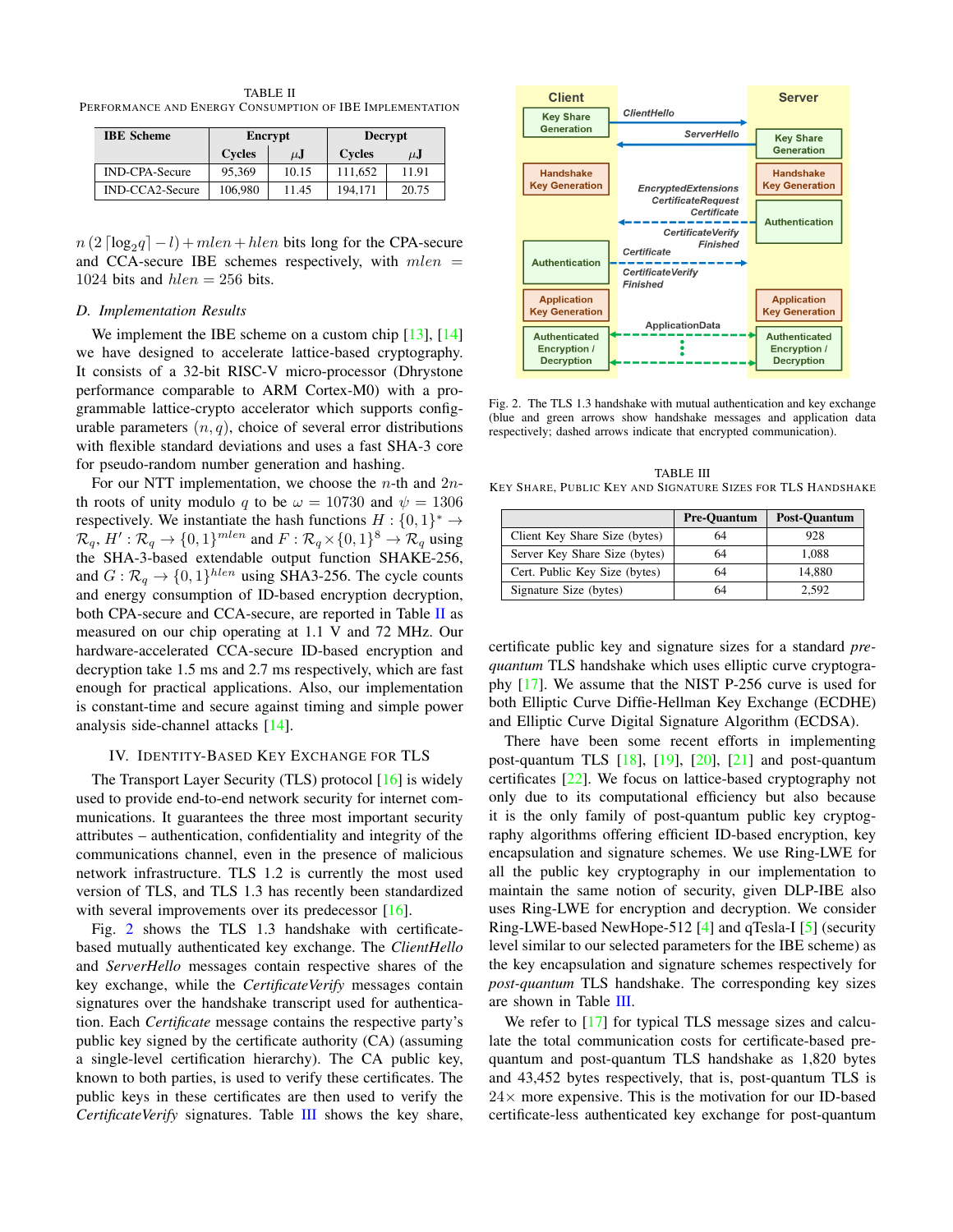# <span id="page-5-0"></span>Algorithm 5 IND-CCA2-Secure ID-based Encapsulation

|     | 1: function ID-KEM-CCA-ENCAPS (mpk, ID)                                            |
|-----|------------------------------------------------------------------------------------|
| 2:  | $k \stackrel{\$}{\leftarrow} \{0,1\}^n$ (uniform)                                  |
| 3:  | $r \leftarrow F(k \mid 0 \times 00) \in \{-1, 0, 1\}^n$                            |
| 4:  | $e_1 \leftarrow F(k \mid 0 \times 01) \in \{-1, 0, 1\}^n$                          |
| 5:  | $e_2 \leftarrow F(k \mid 0 \times 0 \times 2) \in \{-1, 0, 1\}^n$                  |
| 6:  | $u \leftarrow r \star mpk + e_1 \in \mathcal{R}_q$                                 |
| 7:  | $v \leftarrow r \star H(ID) + e_2 + \lfloor q/2 \rfloor \cdot k \in \mathcal{R}_q$ |
| 8:  | $v \leftarrow  v/2^l $                                                             |
| 9:  | $c \leftarrow H'(k)$                                                               |
| 10: | <b>return</b> $\mathbb{K} = G'(u \,    \, v \,    \, c \,    \, k), (u, v, c)$     |

# <span id="page-5-1"></span>Algorithm 6 IND-CCA2-Secure ID-based Decapsulation

|     | 1: function ID-KEM-CCA-DECAPS $(sk_{ID}, s, (u, v, c))$                  |
|-----|--------------------------------------------------------------------------|
| 2:  | $v \leftarrow 2^l \cdot v$                                               |
| 3:  | $w \leftarrow v - u \star sk_{ID} \in \mathcal{R}_a$                     |
| 4:  | $k' \leftarrow \lfloor \frac{w}{a/2} \rfloor$                            |
| 5:  | $r' \leftarrow F(k' \parallel 0 \times 00) \in \{-1, 0, 1\}^n$           |
| 6:  | $e'_1 \leftarrow F(k' \mid \mathbf{0} \times 01) \in \{-1, 0, 1\}^n$     |
| 7:  | $e'_2 \leftarrow F(k' \parallel 0 \times 0 \times 2) \in \{-1, 0, 1\}^n$ |
| 8:  | $u' \leftarrow r' \star mpk + e'_1 \in \mathcal{R}_q$                    |
| 9:  | $v' \leftarrow r' \star H(ID) + e'_2 +  q/2  \cdot k' \in \mathcal{R}_q$ |
| 10: | $v' \leftarrow  v'/2^l $                                                 |
| 11: | if $(u, v, c) = (u', v', H'(k'))$ then                                   |
| 12: | <b>return</b> $\mathbb{K} = G'(u \,    \, v \,    \, c \,    \, k')$     |
| 13: | else                                                                     |
| 14: | <b>return</b> $\mathbb{K} = G'(u \,    \, v \,    \, c \,    \, s)$      |

TLS, where each party stores only the master public key and certificates need not be exchanged. While ID-based TLS was proposed long ago in  $[23]$ , where the core IBE scheme was based on bilinear pairings from elliptic curves, it was not particularly beneficial since keys were already small. Next, we describe our lattice-based construction of ID-based authenticated key exchange and show that ID-based TLS is a great candidate in the post-quantum scenario where signatures and public keys are significantly larger.

First, we convert the CCA-secure IBE scheme from Section [III-B](#page-2-3) into a CCA-secure ID-based key encapsulation mechanism (KEM), based on the generic constructions from [\[24\]](#page-7-0). Key encapsulation consists of the following algorithms:

- KeyGen  $(1^{\lambda}) \rightarrow (pk, sk)$ : used to generate public key pk and secret key sk.
- Encaps  $(pk) \rightarrow (\mathbb{K}, c)$ : encapsulates shared secret  $\mathbb{K}$ into ciphertext  $c$  using public key  $pk$ .
- Decaps  $(sk, c) \rightarrow \mathbb{K}$ : decapsulates ciphertext c into shared secret  $K$  using secret key sk.

For ID-based KEM, the key generation step comprises the Setup and Extract algorithms described in Section [III,](#page-2-4) along with a secret polynomial s sampled uniformly from  $\{0, 1\}^n$ . The ID-based Encaps and Decaps steps are shown in Algo-rithms [5](#page-5-0) and [6](#page-5-1) respectively. In case of decryption failure,  $\mathbb K$  is generated using  $s$  instead of  $k'$  in the decapsulation algorithm. Size of the ciphertext c is 3,712 bytes, the shared secret  $\mathbb K$  is 256 bits long and the hash function  $G' : \{0, 1\}^* \to \{0, 1\}^{256}$ is instantiated using SHA3-256.

To construct our ID-based authenticated key exchange (AKE) scheme, we combine this CCA-secure ID-KEM with a CPA-secure KEM (in our case, the CPA-secure version of NewHope-512 [\[4\]](#page-6-6)), similar to the generic ID-AKE construction in [\[25\]](#page-7-6). We profiled our ID-AKE protocol, shown in Fig. [3\(](#page-5-2)a), on the same platform mentioned in Section [III-D,](#page-4-3) and our hardware-accelerated implementation takes 9.25 ms and consumes 57.43  $\mu$ J energy at 1.1 V and 72 MHz. The corresponding ID-based TLS handshake is shown in Fig. [3\(](#page-5-2)b). Since the client and the server are respectively the initiator and the responder in our protocol, the key shares in *ClientHello* and *ServerHello* are  $(pk, c_1)$  and  $(c, c_2)$  respectively, and the corresponding shared secret is ss. Since the ID-KEM is used for authentication, the *CertificateRequest*, *Certificate* and *CertificateVerify* messages can be omitted altogether. The total communication cost of our proposed ID-based certificate-less post-quantum TLS handshake is 9,731 bytes, which is  $4.5\times$ smaller than certificate-based post-quantum TLS handshake at similar security level.

We compare the total client-side energy consumption (computation and communication) for pre-quantum and postquantum TLS 1.3 handshakes, both traditional certificatebased and certificate-less ID-based. Since public key cryptog-



<span id="page-5-2"></span>Fig. 3. Our proposed (a) ID-based authenticated key exchange scheme from Ring-LWE and (b) corresponding ID-based TLS handshake.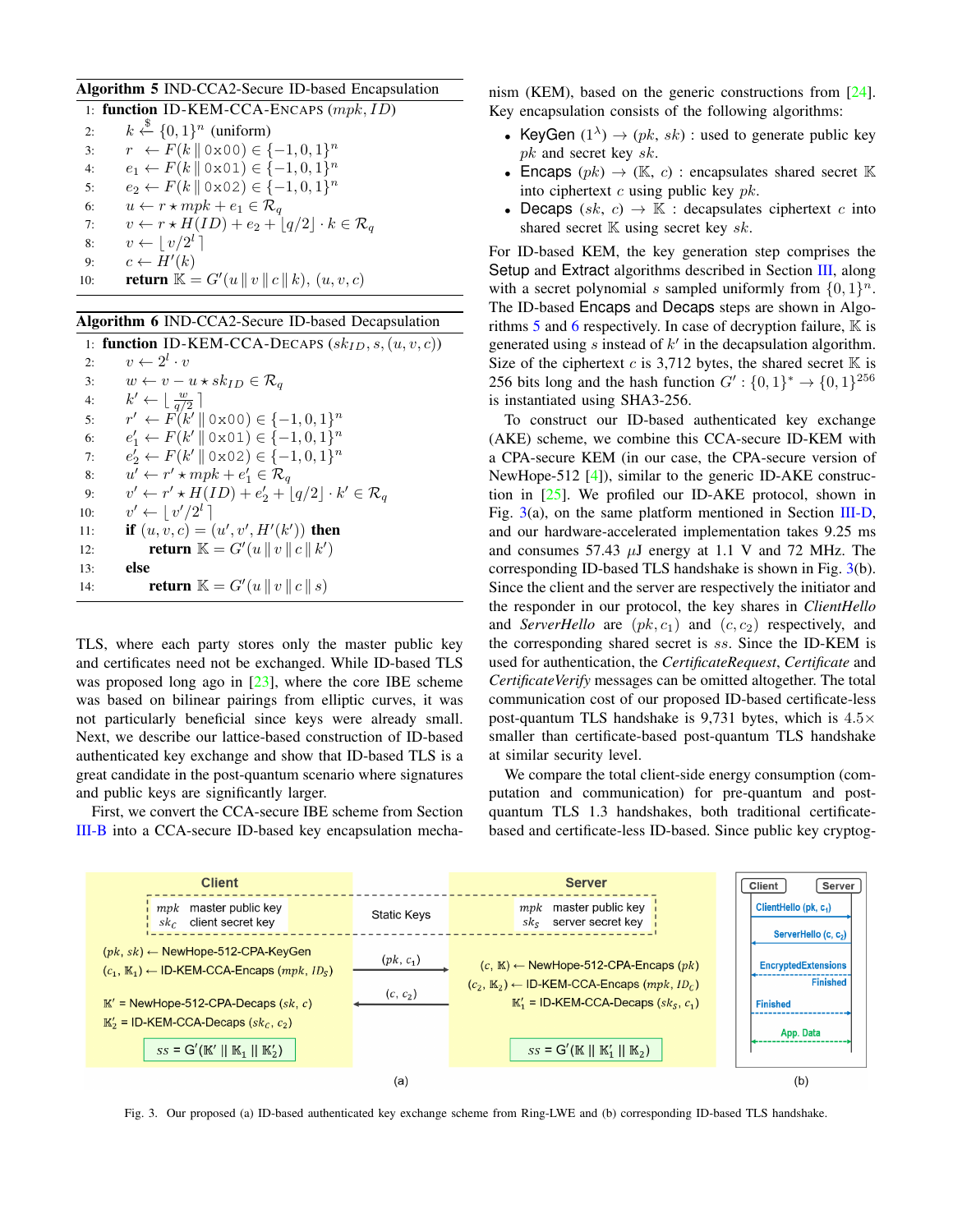<span id="page-6-19"></span>TABLE IV TLS 1.3 HANDSHAKE COMPUTATION AND COMMUNICATION COSTS ON THE CLIENT SIDE (CERTIFICATE-BASED AND ID-BASED)

|                                  | <b>Pre-Ouantum</b><br>(pairing-based) |         | <b>Post-Ouantum</b><br>(lattice-based) |        |
|----------------------------------|---------------------------------------|---------|----------------------------------------|--------|
|                                  | cert                                  | ID      | cert                                   | ID     |
| Handshake (bytes)                | 1.820                                 | 547     | 43,452                                 | 9.731  |
| Comp. Time (ms) $\uparrow$       | 175.27                                | 2992.88 | 14.69                                  | 27.11  |
| Comp. Energy $(\mu J)^{\dagger}$ | 148.87                                | 2621.43 | 36.60                                  | 57.43  |
| Comm. Time (ms)                  | 14.56                                 | 4.38    | 347.62                                 | 77.85  |
| Comm. Energy $(\mu J)$           | 41.5                                  | 12.53   | 990.39                                 | 221.61 |

† All computation time and energy normalized at 20 MHz and 1.1 V



<span id="page-6-20"></span>Fig. 4. Total client-side energy (with hardware-accelerated cryptographic computation; communication over Bluetooth Low Energy) of pre- and postquantum TLS 1.3 handshake, both certificate-based and ID-based.

raphy accounts for 99% of TLS handshake computations [\[26\]](#page-7-7), we consider the total handshake compute energy to be equal to that of the AKE protocol. To better understand the impact of communication cost reduction in ID-based TLS, we consider only hardware-accelerated cryptography computations since most embedded micro-controllers have dedicated hardware for standard cryptographic primitives. For certificate-based pre-quantum TLS with ECDHE and ECDSA, the compute energy is obtained from [\[26\]](#page-7-7). For ID-based pre-quantum TLS with ECDHE and elliptic curve pairing-based ID-KEM [\[24\]](#page-7-0), the compute costs are from  $\lceil 26 \rceil$  and  $\lceil 27 \rceil$ . For certificatebased post-quantum TLS with NewHope-512-CPA-KEM and qTesla-I, we refer to  $[14]$  for the computation costs. Finally, these are compared with our ID-based post-quantum TLS handshake implemented on the same platform as [\[14\]](#page-6-5). For all communications, we consider a 1 Mbps Bluetooth Low Energy link and refer to the state-of-the-art transceiver in [\[28\]](#page-7-8) for power numbers. All these results are summarized in Table [IV,](#page-6-19) and Fig. [4](#page-6-20) shows the total client-side handshake energy consumption. Clearly, pre-quantum TLS is dominated by computation costs even after cryptographic hardware acceleration, while handshake communications dominate postquantum TLS with hardware-accelerated cryptography. In fact, ID-based TLS is  $2.8 \times$  costlier than certificate-based TLS in the pre-quantum scenario since pairing computations are an order of magnitude more expensive than traditional ECC [\[27\]](#page-7-1). However, in the post-quantum case, ID-based TLS provides a clear advantage over using certificates, with  $3.7\times$  reduction in total handshake energy consumption.

# V. CONCLUSION AND FUTURE WORK

In this work, we demonstrate quantum-secure ID-based CCA-secure encryption, key encapsulation and authenticated key exchange from lattices, based on the CPA-secure DLP-IBE scheme. We propose secure and efficient parameters and also provide implementation results. We integrate this key exchange with the TLS 1.3 protocol to allow certificate-less authentication. Comparison of total post-quantum TLS handshake costs (with hardware-accelerated cryptography) shows that our proposed ID-based scheme is  $3.7\times$  more energyefficient than traditional certificate-based authentication. Our CCA-secure IBE scheme can also be used to implement different post-quantum network security protocols for WSNs.

#### ACKNOWLEDGMENT

The authors thank Texas Instruments for funding this work.

#### **REFERENCES**

- <span id="page-6-0"></span>[1] L. B. Oliveira et al., "Identity-Based Encryption for Sensor Networks," in *IEEE Int. Conference on Pervasive Computing and Commun. Workshops (PerComW)*, pp. 290-294, Mar. 2007.
- <span id="page-6-1"></span>[2] G. Alagic et al., "Status Report on the First Round of the NIST Post-Quantum Cryptography Standardization Process," *NIST Technical Report*, no. 8240, Jan. 2019.
- <span id="page-6-2"></span>[3] C. Peikert, "A Decade of Lattice Cryptography," in *Now Publishers – Foundations and Trends in Theoretical Computer Science*, vol. 10, no. 4, pp. 283-424, Mar. 2016.
- <span id="page-6-6"></span>[4] T. Poppelmann et al., "NewHope – Algorithm Specifications and Supporting Documentation," *NIST Technical Report*, 2019.
- <span id="page-6-7"></span>[5] N. Bindel et al., "qTESLA – Algorithm Specifications and Supporting Documentation," *NIST Technical Report*, 2019.
- <span id="page-6-8"></span>[6] NIST, "Advanced Encryption Standard (AES)," *NIST Technical Report*, FIPS PUB 197, Nov. 2001.
- <span id="page-6-9"></span>[7] NIST, "SHA-3 Standard: Permutation-Based Hash and Extendable-Output Functions," *NIST Technical Report*, FIPS PUB 202, Aug. 2015.
- <span id="page-6-10"></span>[8] C. Gentry, C. Peikert and V. Vaikuntanathan, "Trapdoors for Hard Lattices and New Cryptographic Constructions," in *ACM Symp. on Theory of Computing (STOC)*, pp. 197-206, May 2008.
- <span id="page-6-3"></span>[9] L. Ducas et al., "Efficient Identity-Based Encryption over NTRU Lattices," in *IACR ASIACRYPT*, pp. 22-41, Dec. 2014.
- <span id="page-6-12"></span>[10] S. McCarthy et al., "A Practical Implementation of Identity-Based Encryption Over NTRU Lattices," in *IMA Int. Conf. on Cryptography and Coding (IMACC)*, pp. 227-246, Dec. 2017.
- <span id="page-6-13"></span>[11] T. Guneysu and T. Oder, "Towards Lightweight Identity-Based Encryption for the Post-Quantum-Secure Internet of Things," in *Int. Symp. on Quality Electronic Design (ISQED)*, pp. 319-324, Mar. 2017.
- <span id="page-6-11"></span>[12] D. Hofheinz et al., "A Modular Analysis of the Fujisaki-Okamoto Transformation," in *Theory of Crypto. (TCC)*, pp. 341-371, Nov. 2017.
- <span id="page-6-15"></span>[13] U. Banerjee et al., "An Energy-Efficient Configurable Lattice Cryptography Processor for the Quantum-Secure Internet of Things," in *IEEE Int. Solid-State Circuits Conf. (ISSCC)*, pp. 46-48, Feb. 2019.
- <span id="page-6-5"></span>[14] U. Banerjee, T. S. Ukyab and A. P. Chandrakasan, "Sapphire: A Configurable Crypto-Processor for Post-Quantum Lattice-based Protocols," in *IACR Trans. on Cryptographic Hardware and Embedded Systems (TCHES)*, vol. 2019, no. 4, pp. 17-61, Aug. 2019.
- <span id="page-6-14"></span>[15] M. R. Albrecht et al., "On the Concrete Hardness of Learning with Errors," in *J. of Math. Crypto.*, vol. 9, no. 3, pp. 169-203, Oct. 2015.
- <span id="page-6-4"></span>[16] E. Rescorla, "The Transport Layer Security (TLS) Protocol Version 1.3," *IETF RFC 8446*, Aug. 2018.
- <span id="page-6-16"></span>[17] U. Banerjee et al., "eeDTLS: Energy-Efficient Datagram Transport Layer Security for the Internet of Things," in *IEEE Global Commun. Conf. (GLOBECOM)*, pp. 1-6, Dec. 2017.
- <span id="page-6-17"></span>[18] J. W. Bos et al., "Post-Quantum Key Exchange for the TLS Protocol from the Ring Learning with Errors Problem," in *IEEE Symp. on Security and Privacy*, pp. 553-570, May 2015.
- <span id="page-6-18"></span>[19] X. Gao et al., "Efficient Implementation of Password-Based Authenticated Key Exchange from RLWE and Post-Quantum TLS," in *IACR Cryptology ePrint Archive*, Report 2017/1192, Dec. 2017.